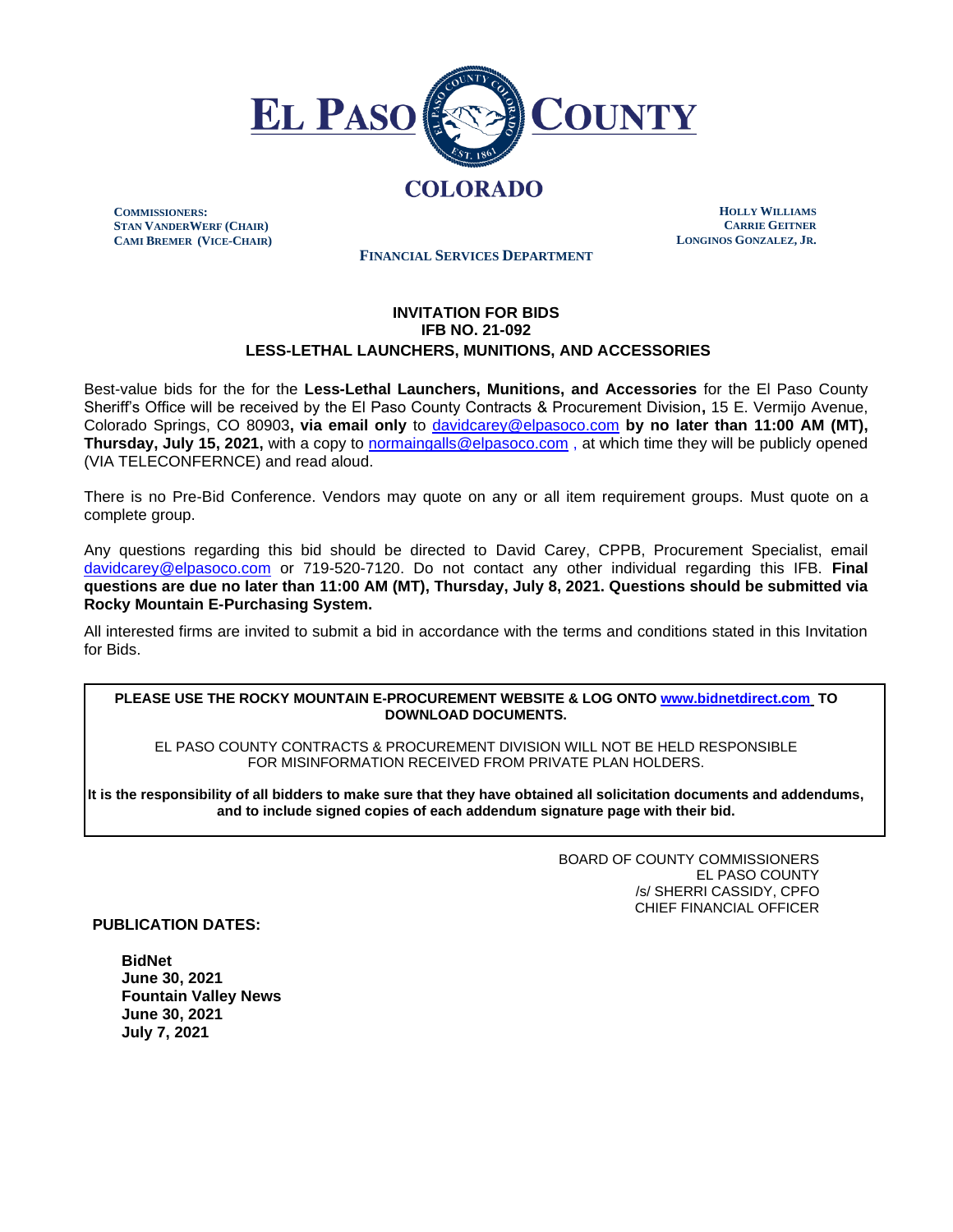## **EL PASO COUNTY CONTRACTS AND PROCUREMENT DIVISION**

### **RESPONSE CHECKLIST FOR LESS-LETHAL LAUNCHERS, MUNITIONS, AND ACCESSORIES**

The Bidder's attention is especially called to the items listed below, which must be submitted in full as part of the bid. Failure to submit any of the documents listed below as a part of your bid, or failure to acknowledge any addendum in writing with your bid, or submitting a bid on any condition, limitation, or provision not officially invited in this Invitation for Bids (IFB) may be cause for rejection of the bid.

The Bidder shall check each box indicating compliance.

# **THIS CHECKLIST MUST BE SUBMITTED AS PART OF YOUR BID PACKAGE**

| <b>Response Checklist</b>                                      |
|----------------------------------------------------------------|
| Addendum(s) Acknowledgement (if applicable)                    |
| Bid Form                                                       |
| Qualification Statement, using attached form.                  |
| Warranty information.                                          |
| Exceptions: Explain any exceptions you have with this document |

| <b>COMPANY</b>                    | <b>TELEPHONE NUMBER</b> |
|-----------------------------------|-------------------------|
| <b>STREET ADDRESS</b>             | <b>FAX</b>              |
| CITY, STATE, ZIP                  | <b>EMAIL</b>            |
| AUTHORIZED REPRESENTATIVE (PRINT) | <b>TITLE</b>            |
| <b>AUTHORIZED SIGNATURE</b>       | <b>DATE</b>             |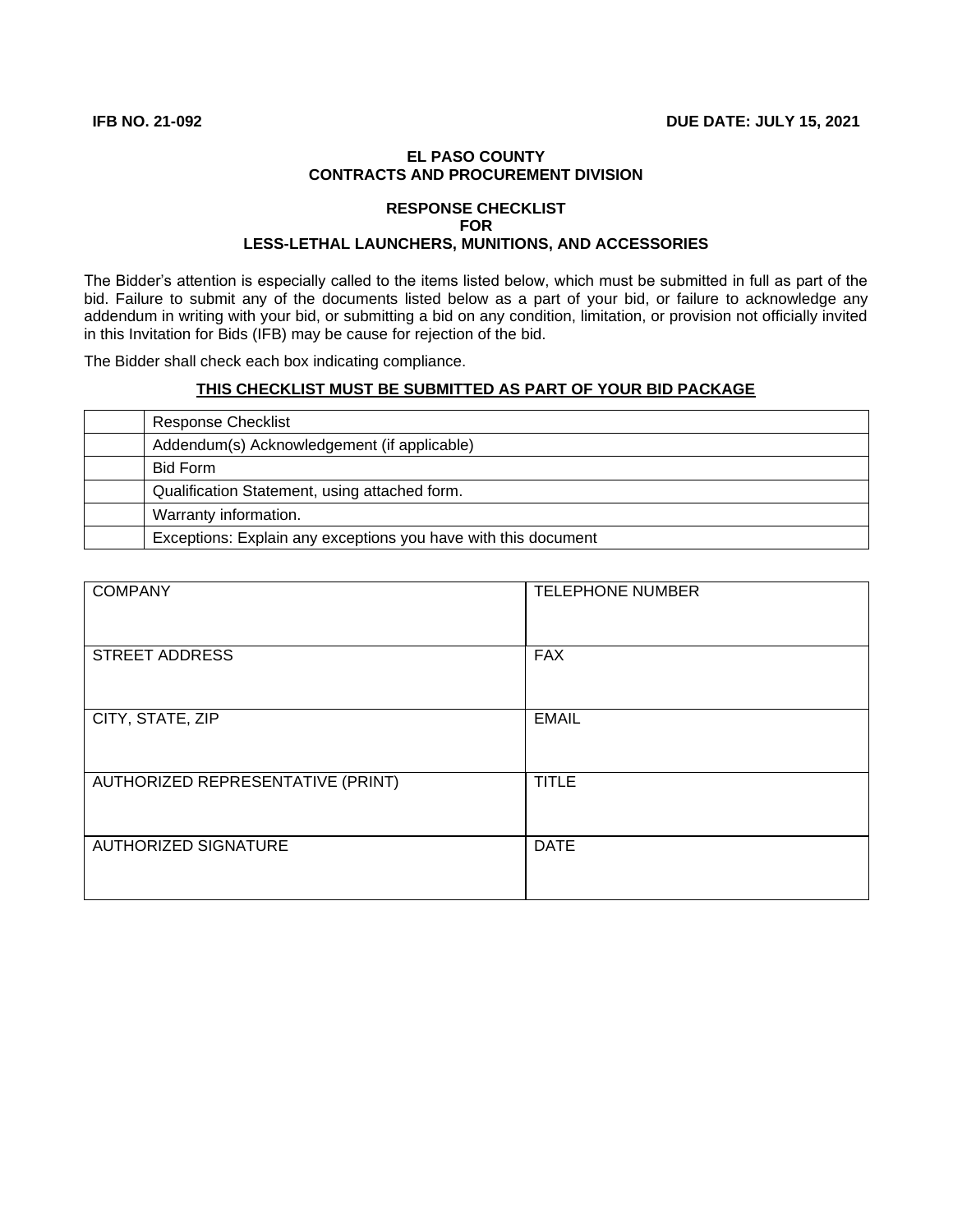# EL PASO COUNTY CONTRACTS & PROCUREMENT DIVISION

### **GENERAL SPECIFICATIONS FOR LESS-LETHAL LAUNCHERS, MUNITIONS, AND ACCESSORIES**

### **I. GENERAL INFORMATION**

# **A. BACKGROUND**

El Paso County Sherriff's Office (EPSO) is seeking best-value bids from qualified contractors to provide less-lethal launchers, munitions and accessories. The items include launchers, red dot sights, cases, slings, gun lights and launcher munitions.

Vendors may bid on any or all item requirement groups. Must quote on a complete group.

### **B. IFB TIMETABLE**

### *NOTE: THE DATES SHOWN IN ITALICS ARE APPROXIMATE, ARE NOT BINDING AND ARE SUBJECT TO CHANGE.*

| IFB NOTICE ADVERTISED           | BidNet: June 30th; Paper: June 30th & July 7th |
|---------------------------------|------------------------------------------------|
| <b>PRE-BID MEETING</b>          | N.A.                                           |
| FINAL IFB QUESTIONS DUE         | Thursday, July 8, 2021 at 11:00 AM (MT)        |
| <b>BID DUE DATE</b>             | Thursday, July 15, 2021 at 11:00 AM (MT)       |
| <b>BID REVIEW</b>               | Week of July 19 2021                           |
| RECOMMENDATION OF AWARD TO BOCC | TBD (late July) if applicable                  |
| NOTICE TO PROCEED               | TBD (end of July)                              |

**For the purpose of this solicitation, the words "bid"/ "bidder" and "proposal"/"proposer" are used interchangeably.**

# **II. SCOPE OF SERVICES**

### **A. REQUIREMENTS & SPECIFICATIONS:**

- **1. Item Group No. 1 - Launchers** DEFTECH 1425, 11-inch Launcher #1425-11 (Black), (Quantity:68)
- **2. Item Group No. 2 - Red Dot Sights** SIG ROMEO4T 1MOA Ballistic Circle Dot, Hex Bolt Mount, Solar, Black (SOR43031), (Quantity:68)

### **3. Item Group No. 3 - Accessories**

- a. Deftech Belt/Bandolier (20 round) Black (260/4385-40-2) (Quantity: 68)
- b. Condor 28-inch Rifle Case, Black, (150-002-BK) (Quantity: 68)
- c. Magpul MS4 Dual QD Gen 2 Sling Black (MAG518-BLK) (Quantity: 68)
- d. Streamlight TLR-1 HL Gun Light, Flat Dark Earth or Flat Dark Earth Brown (69266 or 69267) (Whichever is least expensive if there is a difference in price based on color) (Quantity: 80)

### **4. Item Group No. 4-Munitions**

- a. eXact iMpact Sponge Round, 40mm, # 6325 (Quantity: 1200)
- b. Direct Impact, 40mm marking, green crushable foam round, # 6326 (Quantity:310)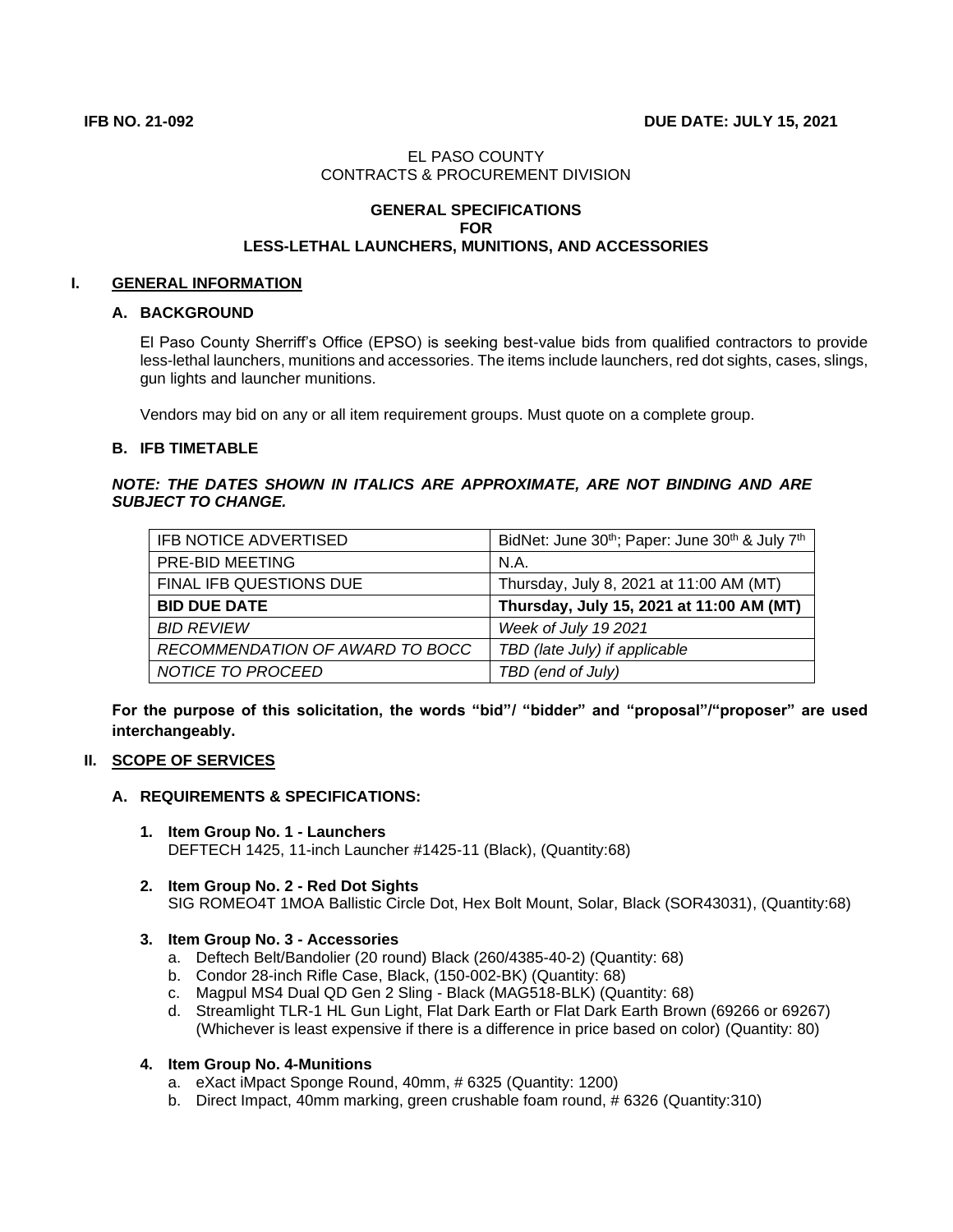IFB 21-092 LESS-LETHAL LAUNCHERS, MUNITIONS, AND ACCESSORIES DUE DATE: JULY 15, 2021 PAGE 2

- c. Direct Impact, 40mm OC crushable foam round, # 6320 (Quantity: 220)
- d. Direct Impact, 40mm reloadable 250-shot training kit, # 6530 (Quantity: 2)

The County reserves the right to change the quantities.

#### **B. GENERAL REQUIREMENTS**

- **1. Qualifications:** Bidder must have adequate organization, facilities, equipment and personnel to ensure the items are delivered per these requirements. Please fill out the qualifications statement included with this solicitation.
- **2. Safety:** Bidder is responsible for utilizing safety equipment and any other precautions to ensure that their employees and anyone who may come within the work perimeter are not injured.
- **3. Regulation Compliance:** Contractor(s) and subcontractor(s) shall comply with all applicable Federal, State, and local laws, rules, regulations and requirements in performance of this contract.
- **4. No Guarantee:** No guarantee is expressed or implied as to the total quantity of items to be purchased under this contract. Selected Bidder(s) agree to supply the County the items listed at a firm price for a period of twelve (12) months after notification of award of contract. The County reserves the right to purchase items through contracts established by other governmental agencies or through separate procurement actions when deemed necessary by the County.

# **C. EMERGENCY CANCELLATION OF CONTRACT/AGREEMENT**

- 1. In the event a national emergency crisis exists or arises, creating a shortage of materials, labor, and equipment, and such crisis will probably continue for an unreasonable length of time resulting in the Contractor's inability to continue with construction, the County may cancel, without default, such contract wholly or in part, with appropriate written notice. In the event of an emergency arising in El Paso County, to such an extent that budgeted monies will have to be used for other more pressing purposes, the County may cancel the contract, per the provisions of the contract, without defaulting on the contract. Such Notice of Cancellation shall be processed through the County Procurement & Contracts Department.
- **2.** The Contractor will be paid for the amount of Work completed and materials used under the contract to the date of cancellation of said contract, for all Work deemed acceptable to the County. The Contractor will also be paid for materials obtained for the Project but not incorporated in the Work performed, said materials becoming the property of El Paso County, with the Contractor executing and delivering titles for said materials to the County representative. Settlement for the Work performed shall not relieve the Contractor or its surety from responsibility for defective work and/or materials on the completed portion of the Work.

### **III. BID PROCESS REQUIREMENTS**

### **A. PRE-BID MEETING:**

There is no Pre-Bid Conference.

### **B. INQUIRIES**:

All questions must be submitted by **Thursday, July 8, 2021 at 11:00 AM (MT) via Rocky Mountain E-Purchasing System.** As appropriate, questions submitted in writing shall be answered and published in an addendum(s) on [www.bidnetdirect.com](http://www.bidnetdirect.com/) .

Bidders finding fault in the specifications contained in this IFB should notify the Procurement Specialist named above by the final questions due date and time listed above.

The individual listed above is the only representative of the County with authority to provide any information, clarification, or interpretation regarding the plans, specifications, and any other contract documents or requirements. Do not contact any other individual regarding this IFB.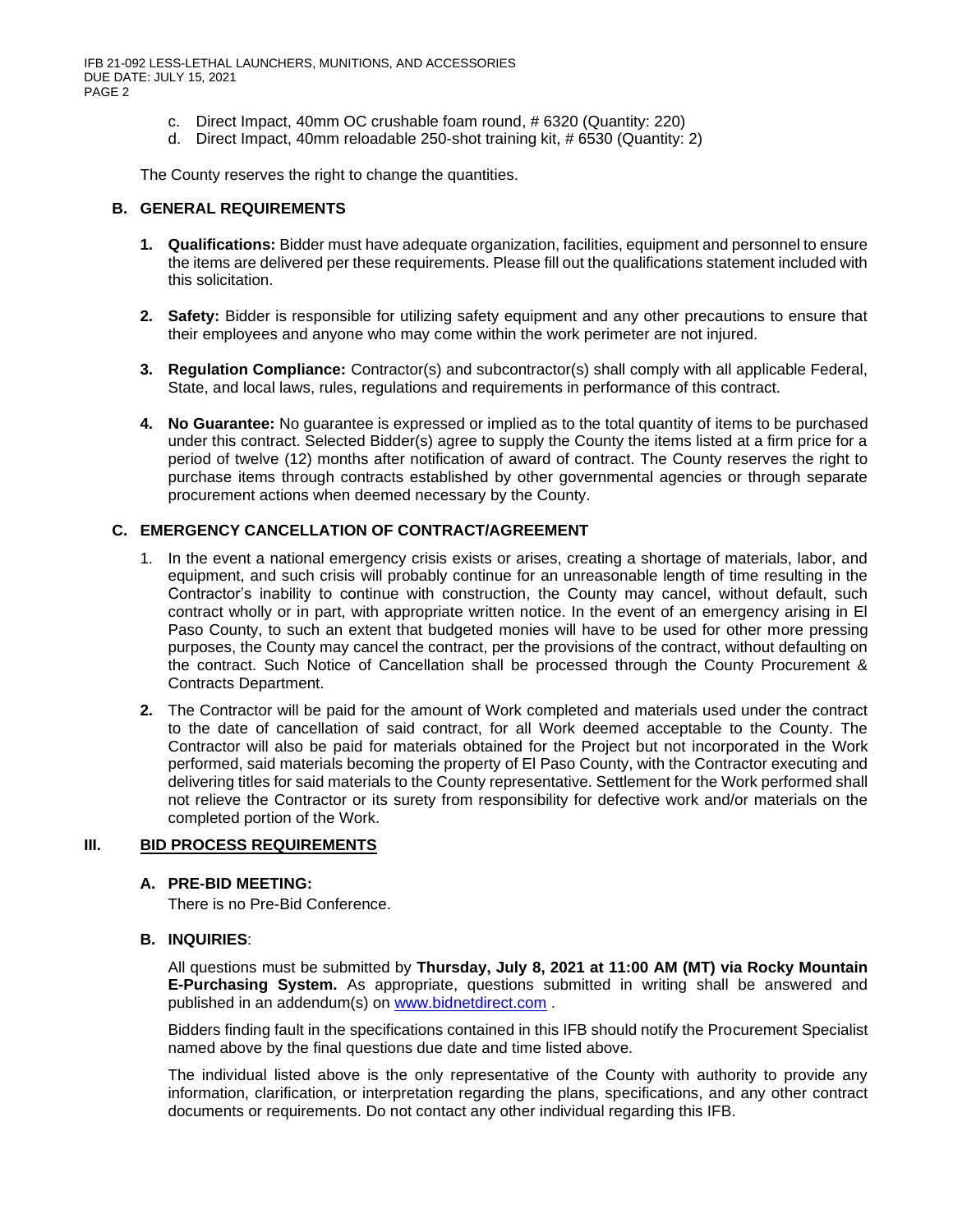IFB 21-092 LESS-LETHAL LAUNCHERS, MUNITIONS, AND ACCESSORIES DUE DATE: JULY 15, 2021 PAGE 2

- **1.** Response Checklist.
- **2.** Addendum Acknowledgement, if applicable.
- **3.** Bid Form.
- **4.** Qualification Statement, using attached form.
- **5.** Warranty information.
- **6.** Exceptions: Explain any exceptions you have with this document. If none expressed, the County would interpret as no exceptions.

### **C. IFB DOCUMENT REQUIREMENTS**

#### **The following information must accompany your bid, in the order listed:**

# **D. BID SUBMISSION**

In effort to minimize unnecessary risk of exposure to the Coronavirus and comply with CDC guidelines for group gatherings, bids **MUST be emailed by no later than Wednesday, July 15, 2021 by 11:00 AM (MT)** to David Carey, Procurement Specialist, Contracts & Procurement Division, at [davidcarey@elpasoco.com](mailto:davidcarey@elpasoco.com) with a copy to Norma Ingalls at [nromainglalls@elpasoco.com.](mailto:nromainglalls@elpasoco.com) The Bid Opening for IFB 21-092 will take place VIA TELECONFERENCE utilizing the call-in information below:

Participant-guest login:

- **1**. Dial access number: 1-877-820-7831
- **2**. Enter the participant-guest pass code: 514880#

Bidders are NOT required to participate. No in person entry to our building will be permitted.

**County is not responsible for any network and/or any other issues with receiving the bids on time. If bidders want to make sure the bid is received on time, Bid Form (not the entire package) can be faxed to 719-520-6730 between 9:45 AM-10:15 AM on the bids due date. Bidders are also encouraged to call 719-520-6402 to confirm the receipt of the bids. Late bids will not be accepted**

#### **IT IS THE BIDDERS RESPONSIBILITY TO VERIFY BY PHONE (IF ACKNOWLEDGEMENT OF RECEIPT OF BID IS NOT RECEIVED) COUNTY RECEIPT OF EMAILED BID.**

Bids shall be signed by an authorized representative of the Bidder. Failure to submit all information requested may result in the El Paso County Contracts & Procurement Department requiring prompt submission of missing information. Bids which are substantially incomplete or lack key information may be rejected by the Contracts & Procurement Division.

By submitting a bid, the Bidder represents that it:

- **1.** Has thoroughly examined and become familiar with the scope of services outlined in this IFB.
- **2.** Is capable of performing quality work to achieve the County's objectives.
- **3.** Is not currently debarred from submitting bids or proposals for contracts by any agency of El Paso County, Colorado and/or the State of Colorado, nor are they an agent of any person or entity that is currently debarred from submitting bids or proposals on contracts by El Paso County, Colorado or the State of Colorado.

The Bidder is prohibited from submitting multiple bids in a different form (i.e. as a prime contractor and as a sub-contractor to another prime contractor). Submittal of multiple bids in different form may result in the disqualification of all Bidders associated with a multiple bid.

Should any such prohibited action stated above in this section be detected any time during the term of the contract, such action shall be considered a material breach and grounds for Contract termination.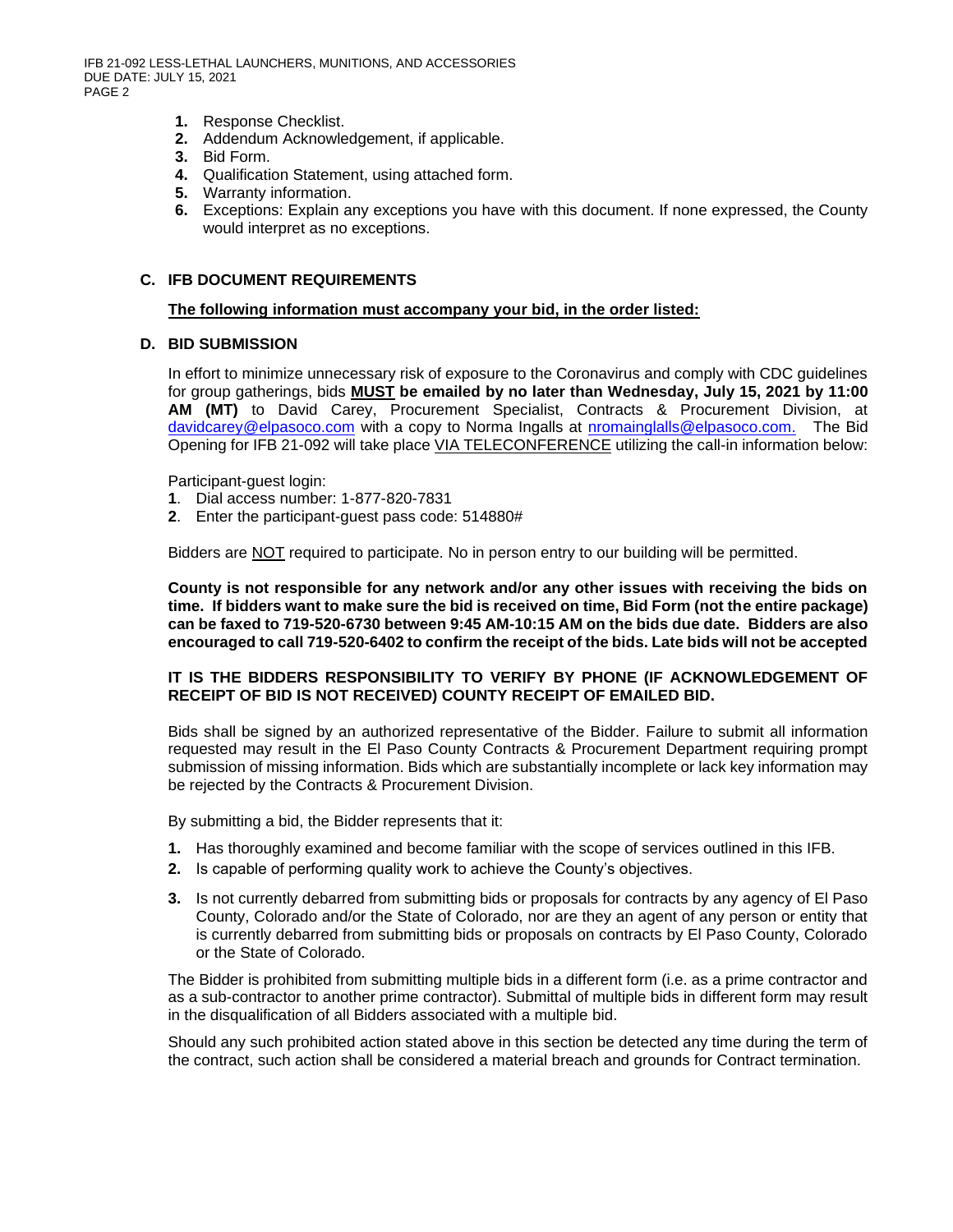A Bidder shall be disqualified and rejected by the County if the price in the bid was not arrived at independently without collusion, consultation, communication, or agreement as to any matter relating to such prices with any other bidder, County employee, or any competitor.

If the Bidder does not agree with any terms or conditions of the solicitation, the Bidder must present its exceptions with its bid. If no concerns are expressed by the Bidder, the County shall consider that all terms and conditions of the solicitation shall control. El Paso County reserves the right to reject bids based upon exceptions to the solicitation terms and conditions

### **E. BEST VALUE BID EVALUATION CRITERIA**

Additional information may be requested from any bidder for clarification purposes. These requests may be made prior to, during or after the bid evaluation, but in no way will change the original submitted bid. Bids will be evaluated for best-value award based on the following criteria:

- **1.** Ability of the firm to meet or exceed the requirements
- **2.** Bid responsiveness: Completeness of and compliance with IFB specifications & requirements
- **3.** Bid quality: Completeness & clarity of organization's bid to provide the requested items.
- **4.** Prices.
- **5.** Delivery Time.
- **6.** Warranty.

### **G. BID AWARD**

Issuance of this IFB and receipt of bids does not commit the County to award a purchase order or contract. The County reserves the right to postpone opening, to accept or reject any or all bids received in response to this IFB, to award a contract for any or all items to one or more bidders, or to cancel all or part of this IFB.

The bidder must be deemed responsive and responsible to be awarded this Project. To be deemed responsive, the bidder must be a person whose bid conforms in all material respects to the terms set out by the County in this Invitation for Bids. To be deemed responsible, the bidder must be a person who has the capability in all respects to perform in full the Contract requirements and the integrity and reliability that will assure good faith performance.

Any contract awarded between El Paso County and the successful firm will consist of this IFB and any addenda, the submitted bid, and the resulting Purchase Order.

### **H. TERM OF CONTRACT**

The contract period will be from after receipt of order (ARO) date through delivery of all ordered items.

### **I. ATTACHMENTS**

- **1.** Bid Form
- **2.** Instructions for Submitting Merchandise Bids

**EL PASO COUNTY RESERVES THE RIGHT TO ACCEPT OR REJECT ANY BIDS BASED ON ABILITY TO MEET OR EXCEED THE MINIMUM SPECIFICATIONS, PRICE, QUALITY, DELIVERY, AVAILABILITY OF MATERIALS, QUALIFICATIONS, EXPERIENCE, REFERENCES, DISCOUNTS, MANPOWER, EQUIPMENT, INSURANCE, BONDS, SCHEDULING, OR CAPABILITY OF BIDDERS TO PERFORM THE REQUIREMENTS AND ACCEPT THE BID THAT IS DEEMED TO BE IN THE BEST INTEREST OF EL PASO COUNTY.**

Any questions regarding this IFB should be directed to David Carey, CPPB, Procurement Specialist, Contracts & Procurement Division by email to [davidcarey@elpasoco.com.](mailto:davidcarey@elpasoco.com)

 *David Carey*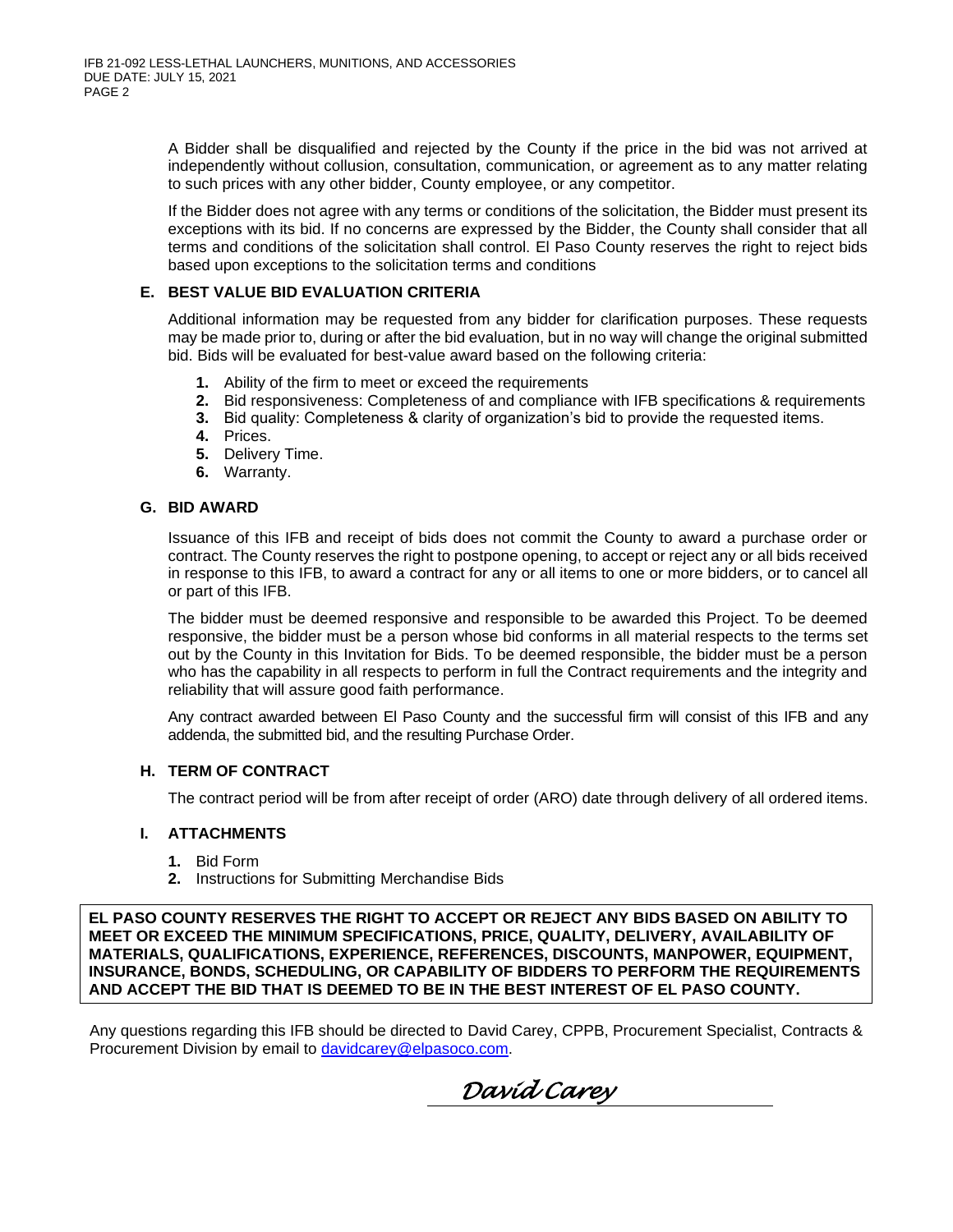IFB 21-092 LESS-LETHAL LAUNCHERS, MUNITIONS, AND ACCESSORIES DUE DATE: JULY 15, 2021 PAGE 2

> David Carey, CPPB Procurement Specialist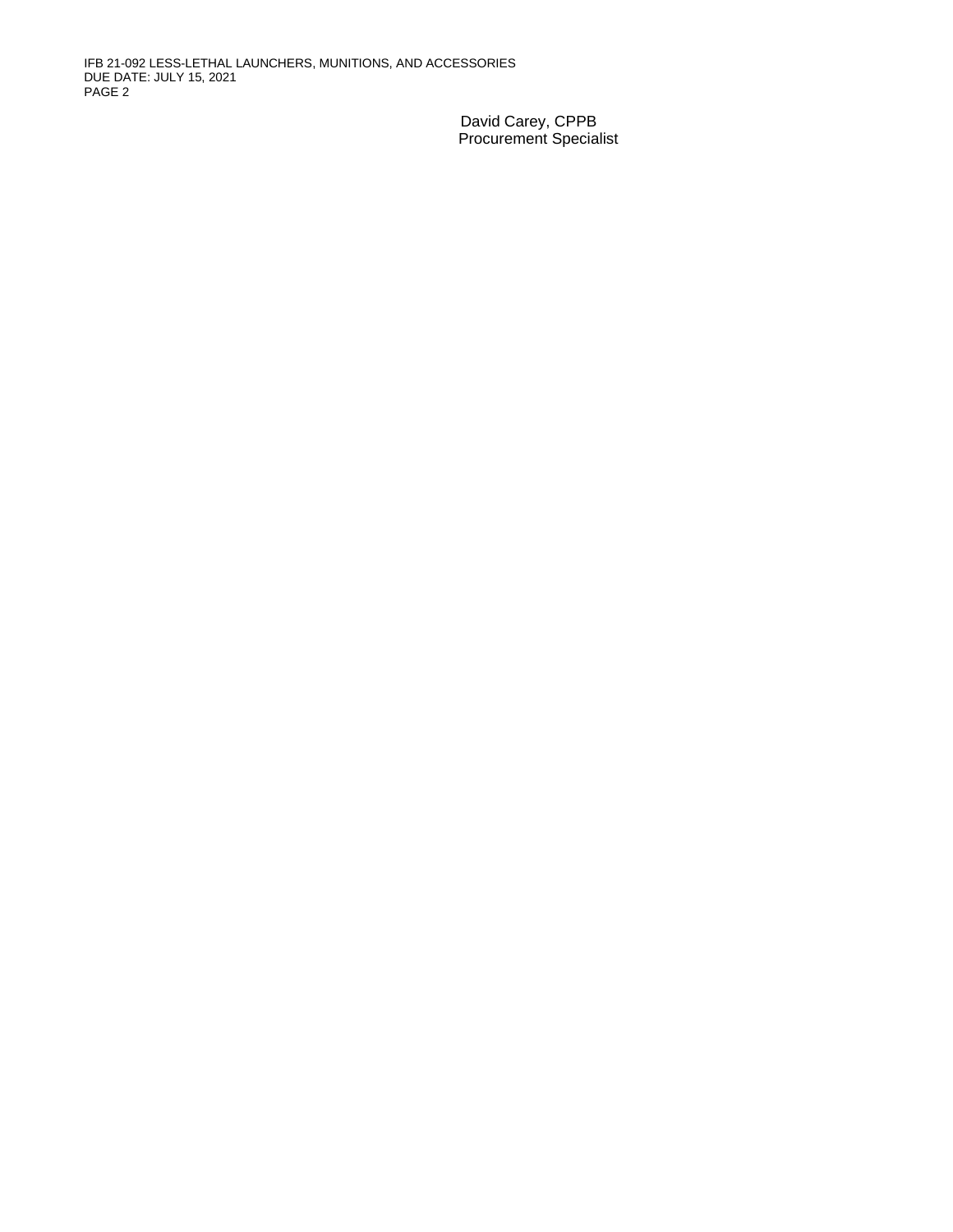#### **EL PASO COUNTY CONTRACTS & PROCUREMENT DIVISION**

#### **QUALIFICATION STATEMENT For**

#### **LESS-LETHAL LAUNCHERS, MUNITIONS, AND ACCESSORIES**

This statement will provide information which will enable the County to evaluate the qualifications of your firm and staff regarding the requirements of this Invitation for Bid (IFB). Please complete this form in its entirety and submit it along with the other required bid documents. If there is not enough room on the form to answer the questions, attach additional pages if necessary.

| be located in your submittal package.                                           | If additional information is provided on a separate sheet for any of these items, clearly specify where it can   |
|---------------------------------------------------------------------------------|------------------------------------------------------------------------------------------------------------------|
| (PRINT or TYPE)                                                                 |                                                                                                                  |
| <b>FIRM NAME:</b>                                                               |                                                                                                                  |
| ADDRESS:                                                                        |                                                                                                                  |
| CITY STATE ZIP:                                                                 |                                                                                                                  |
| PHONE:<br>FAX:                                                                  | Email:                                                                                                           |
| AUTHORIZED REPRESENTATIVE NAME:                                                 |                                                                                                                  |
| <b>AUTHORIZED REPRESENTATIVE TITLE:</b>                                         |                                                                                                                  |
| <b>AUTHORIZED REPRESENTATIVE</b><br><b>SIGNATURE (sign here):</b>               |                                                                                                                  |
| <b>1. TYPE OF BUSINESS</b>                                                      | <b>2. TYPE OF LICENSE &amp; LOCATION</b>                                                                         |
| Individual<br>Corporation                                                       |                                                                                                                  |
| Partnership<br>Joint Venture                                                    |                                                                                                                  |
| Other:                                                                          |                                                                                                                  |
|                                                                                 |                                                                                                                  |
| 3. CONTRACTOR CLASSIFICATION                                                    |                                                                                                                  |
| <b>General Contractor</b>                                                       | <b>Electrical Contractor</b><br><b>HVAC Contractor</b>                                                           |
| <b>Plumbing Contractor</b><br>Roofing Contractor                                | Asbestos Removal                                                                                                 |
| Other (Please Specify):                                                         |                                                                                                                  |
| <b>4. NUMBER OF YEARS IN BUSINESS:</b>                                          |                                                                                                                  |
|                                                                                 |                                                                                                                  |
|                                                                                 | 5. On a separate sheet provide a brief history of your firm, staff size and experience, include a resume for the |
| project manager and each key personnel assigned to this project.                |                                                                                                                  |
| What other name(s) has your company operated under:<br>6.                       |                                                                                                                  |
|                                                                                 |                                                                                                                  |
|                                                                                 |                                                                                                                  |
|                                                                                 |                                                                                                                  |
| 7.<br>Have you or your firm ever failed to complete any work awarded to you?    |                                                                                                                  |
| <b>NO</b><br><b>YES</b>                                                         | IF "YES", EXPLAIN:                                                                                               |
|                                                                                 |                                                                                                                  |
|                                                                                 |                                                                                                                  |
|                                                                                 |                                                                                                                  |
|                                                                                 | 8. Has any officer or partner of your organization ever been an officer or partner of another organization       |
| that failed to complete a construction contract within the last five (5) years? |                                                                                                                  |
| YES<br><b>NO</b>                                                                | IF "YES", EXPLAIN:                                                                                               |
|                                                                                 |                                                                                                                  |
|                                                                                 |                                                                                                                  |
|                                                                                 |                                                                                                                  |
| 9.                                                                              | Has your firm or any partners or officers ever been involved in any bankruptcy action?                           |
| <b>YES</b><br><b>NO</b>                                                         | IF "YES", EXPLAIN:                                                                                               |